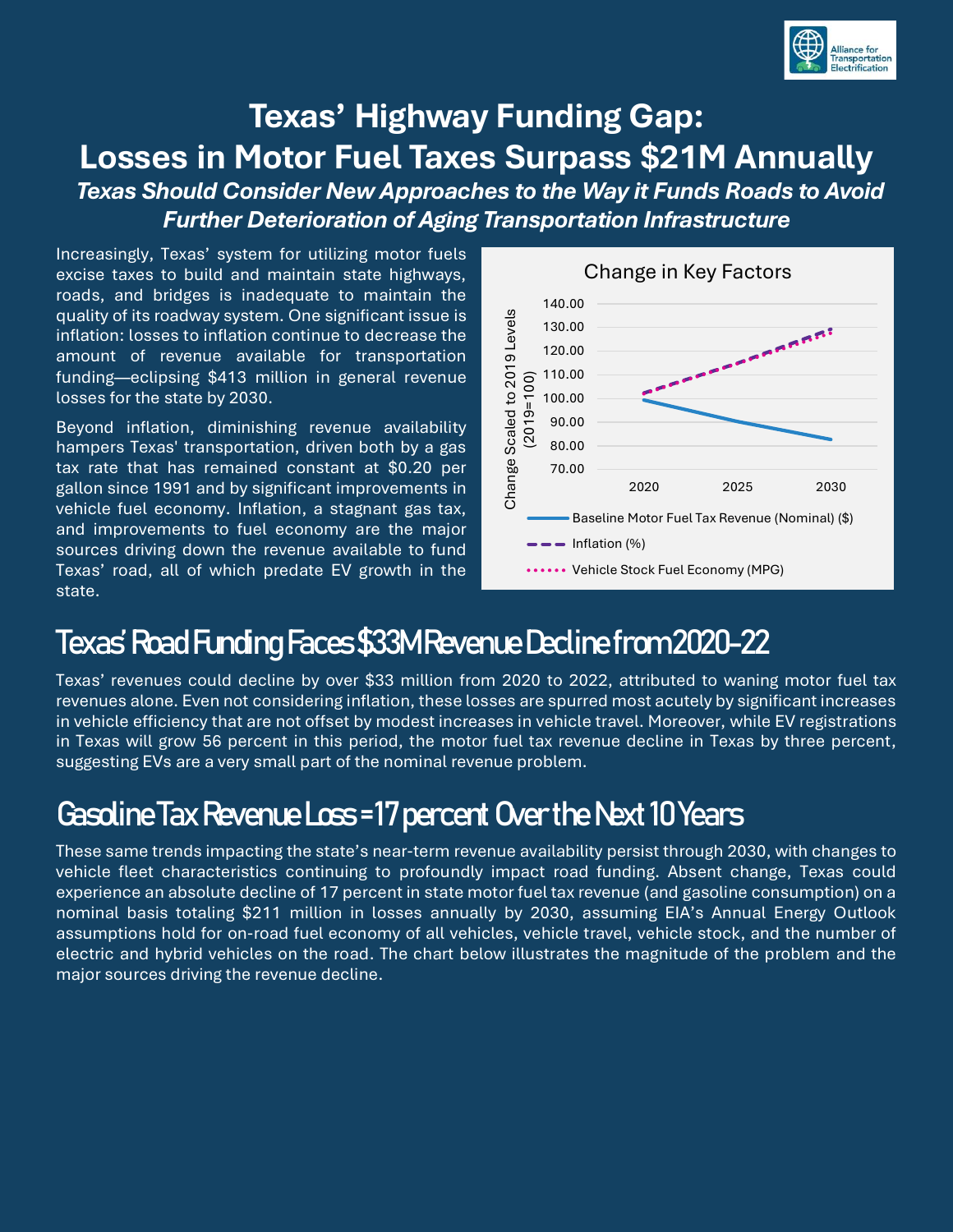

The primary source of the loss of revenue is a 25 percent rise in the overall vehicle fleet fuel economy, accounting for nearly \$211 million in revenue losses in 2030 as the state also grapples with aging infrastructure and a rising population. These losses are counteracted to some extent by an increase in overall miles traveled and an increase in the number of vehicles on Texas' roads. Nevertheless, the losses to road funding could be considerable without change. Other sources not considered in the \$211 million in annual losses in 2030 include declines in Proposition 1 funds, which direct a portion of the state's oil and gas production tax revenue to fund non-tolled highway maintenance and upkeep. Proposition 1 contributions declined in 2020 due to historically low natural gas and oil prices in 2020 and [natural gas refund payments.](https://comptroller.texas.gov/about/media-center/news/2020/200901-sales-tax.php)

*Atlas Public Policy Analysis Completed for Alliance for Transportation Electrification using Highway Revenue Assessment Tool (2021)*